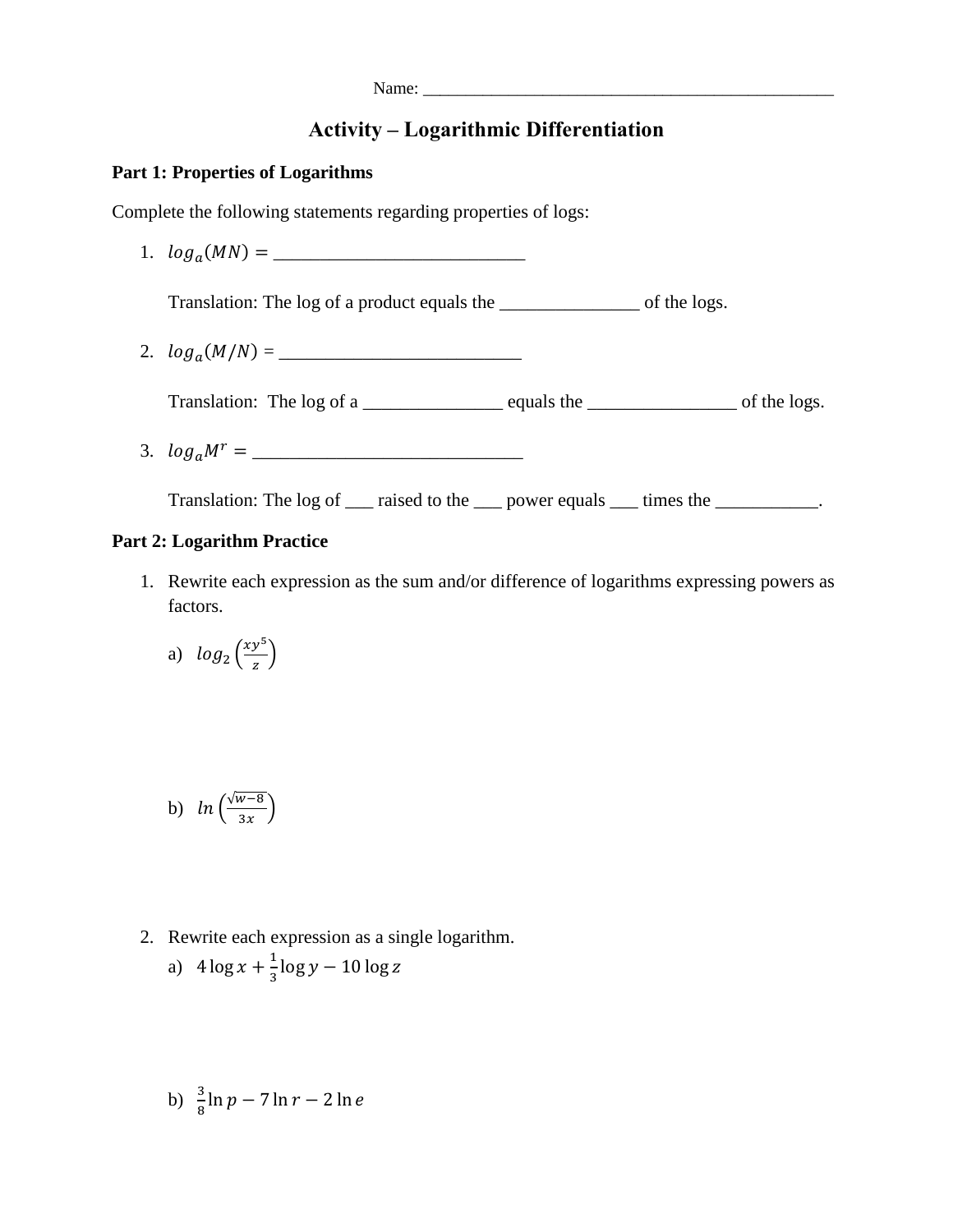#### **Part 3: Differentiation**

1. Consider the function  $f(x) = x^4 \cdot e^x \cdot \sin x$ 

Find the derivative of *f* using the product rule (without logs). Recall that multiplication is associative: *abc* is the same as (*ab*)*c* or *a*(*bc*).

Now find the derivative of *f* using logarithmic differentiation by doing the following: Take the natural log of both sides of the equation.

Find the derivative with respect to *x* of both sides (implicit differentiation is needed).

Isolate the derivative of  $f$  with respect to  $x$  on one side of the equation by multiplying both sides of the equation by  $f(x)$ .

Substitute  $x^4 \cdot e^x \cdot \sin x$  for  $f(x)$ .

Are the results of the two methods for finding the derivative the same?

Which method is easier?

2. Consider the function  $y = (\tan x)^x$ 

Is it possible to find the derivative  $\frac{dy}{dx}$  by using the power rule? Why or why not?

Find  $\frac{dy}{dx}$  $\frac{dy}{dx}$  using logarithmic differentiation.